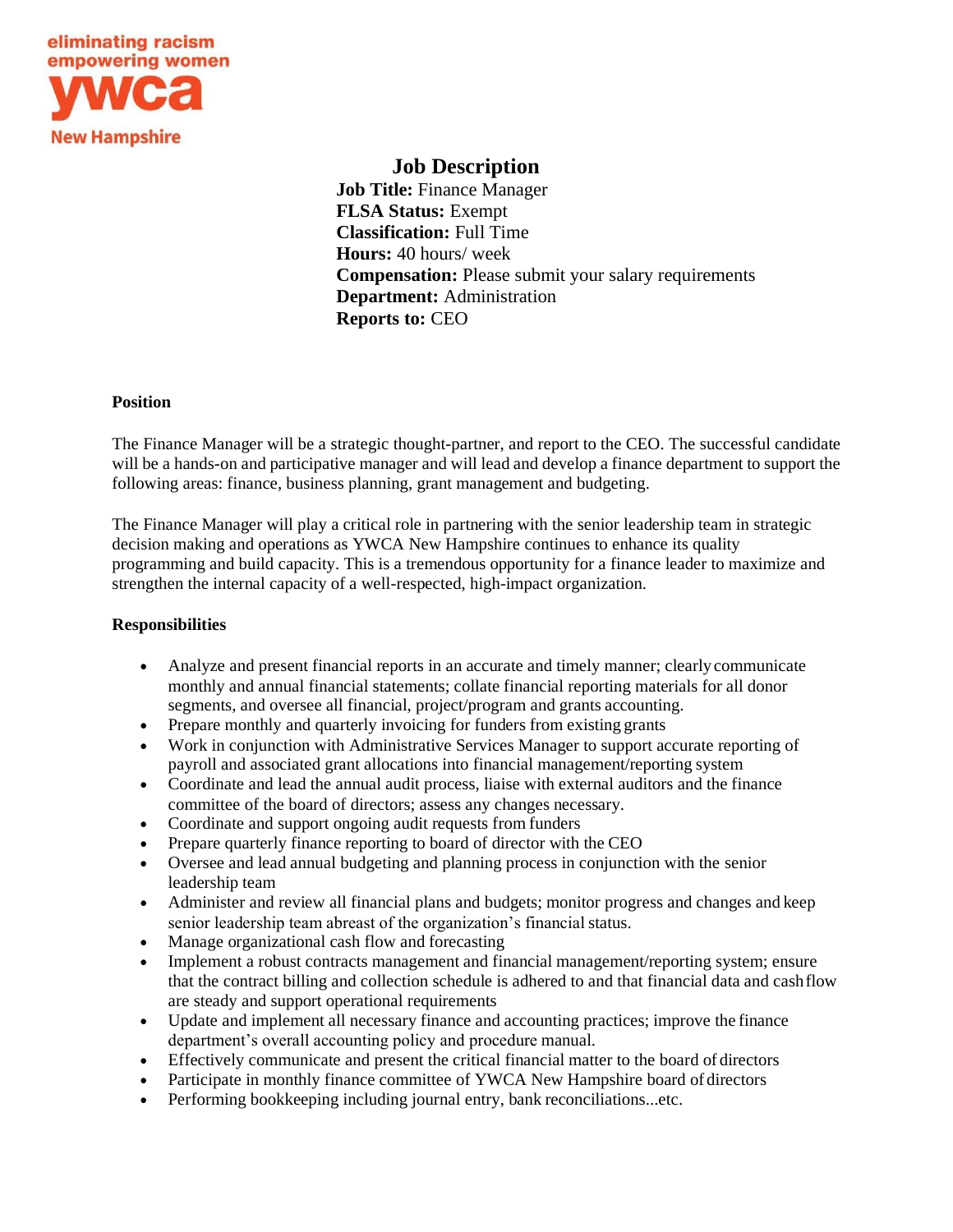## **Qualifications**

- Minimum of an associate's degree in accounting or business management
- At least 5 years of overall professional experience; ideally 5+ years of nonprofit financial management experience
- The ideal candidate has experience of final responsibility for the quality and content of all financial data, reporting and audit coordination for a small nonprofit managing multiple funding streams and grants-or a division or significant program area
- Experience managing a small nonprofit with a budget size of \$3 million +
- Has experience with QuickBooks
- Possesses advanced Excel experience
- Ability to translate financial concepts to-and to effectively collaborate with programmatic and fundraising team members who do not necessarily have finance backgrounds
- A proven track record in grants management
- Technology savvy with experience selecting and overseeing software installations and managing relationships with software vendors, knowledge of accounting and reporting software
- A successful track record in setting priorities, keen analytic, organization and problem-solving skills which support and enable sound decision making
- Excellent communication and relationship building skills with an ability to prioritize, negotiate, and work with a variety of internal and external stakeholders
- A multi-tasker with the ability to wear different hats in a fast-paced environment
- Personal qualities of integrity, credibility, and dedication to the mission of YWCA New Hampshire

## **Information on Applying**

Interested candidates are asked to submit their resume and cover letter, along with 3 professional references that can speak to their experience and qualifications as outlined above and salary requirements to **[info@ywcanh.org](mailto:info@ywcanh.org)**

This position requires 80% of time be spent on site during normal operating hours, the other 20% can be negotiated for the right candidate.

Candidates will participate in a team interview with YWCA NH staff and board members that may include an assessment of competencies on their skills and qualifications related to the job description outlined above

## **Competencies**:

**Adaptability & Flexibility**: Adapts to changing business needs, conditions, and work responsibilities. **Self-Motivation, Initiative & Creative Thinking**: Takes action without prompting and develops fresh ideas that provide safe solutions to all types of workplace challenges.

**Commitment to Quality Service**: Builds and maintains client/community satisfaction with the services offered by the organization.

**Confidentiality, Integrity, Ethics & Trust**: Maintains confidentiality and earns others' trust and respect through consistent honesty and professionalism in all interactions.

**Valuing Diversity**: Helps to create an environment that embraces and appreciates diversity.

**Stress Tolerance and Unflappability**: Maintains composure in highly stressful or adverse situations. **Problem Solving Attitude**: Approaches situations and challenges in a solutions based proactive and effective manner.

**Respectfulness & Relationship Building**: Builds constructive working relationships characterized by high level of acceptance, cooperation, and mutual respect.